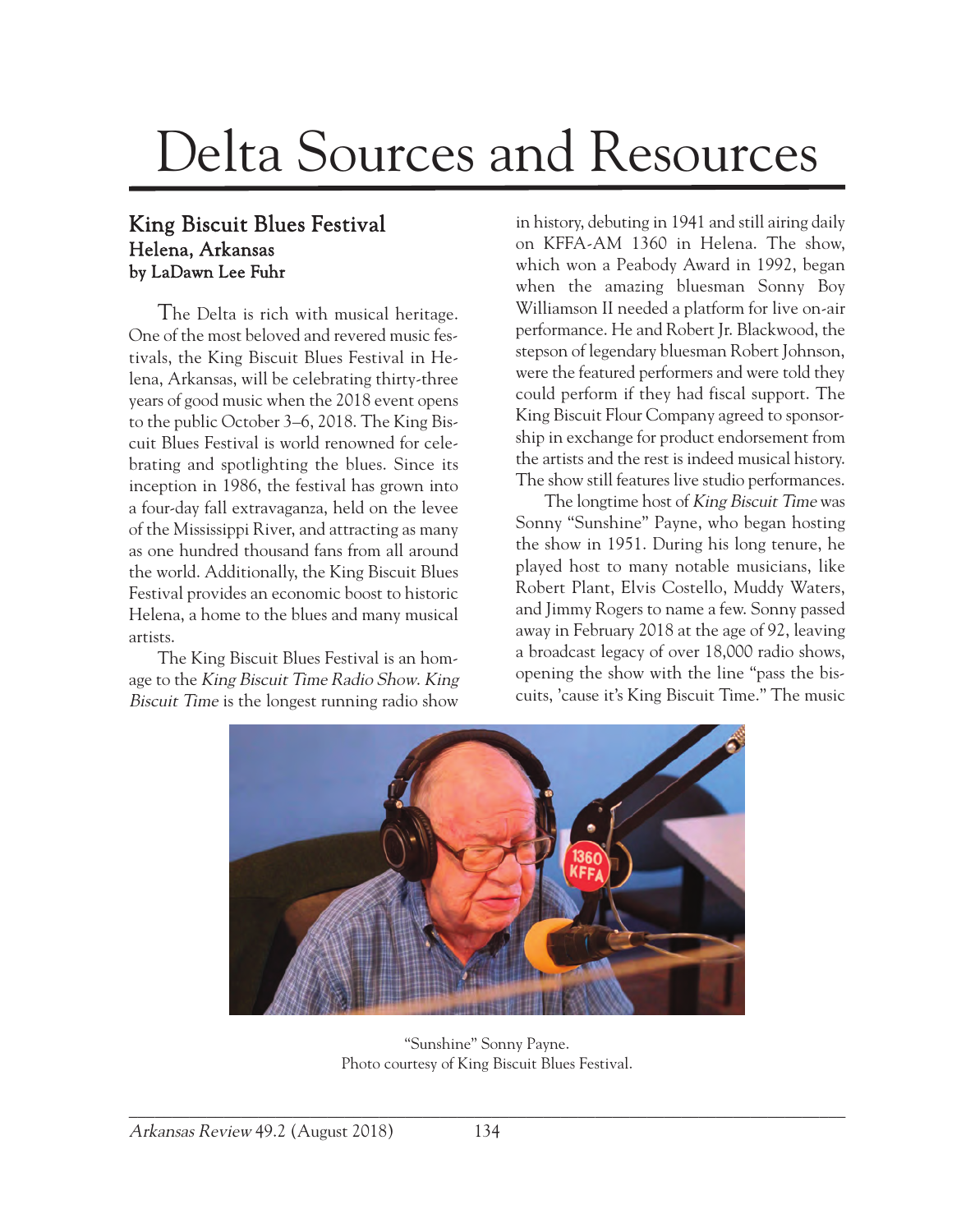

Photo courtesy of King Biscuit Blues Festival.

was key in these broadcasts as King Biscuit Time was the first radio show to air live blues performances. The legendary B.B. King recalled listening to "The Biscuit" every day as he worked the fields. King Biscuit Time influenced future blues greats who later played the festival.

King Biscuit Time was a natural platform to present Helena as the unmitigated blues capital of the Mississippi Delta. Sitting less than one hundred miles from Memphis, the 1930s and 1940s saw Helena filled with juke joints and bluesmen. The musicians who played in the area during this time included Memphis Slim, Sunnyland Slim, Roosevelt Sykes, and Robert Johnson. The music clubs were located in the downtown area of Elm, Phillips, Walnut, and a section of Cherry Street. The sidewalks were also populated with performers and live blues music.

The location for the King Biscuit Blues Festival is a perfect showcase for music legends to return to their own roots and perform. The first headliner for the inaugural festival in 1986 was Helena native and bluesman Lonnie Shields. The first artist to take the stage that year was the late CeDell Davis who manipulated his guitar is such a unique fashion New York Times music critic, musician, and Arkansas native Robert Palmer, who accompanied Davis on clarinet during that performance, said his guitar sound was "a welter of metal-stress harmonic transients and a singular tonal plasticity." Davis, who had been stricken with polio as a child, used a butter knife to play and create sounds similar to a slide guitar. Other notables to have performed on the King Biscuit Blues Festival stage through the years include Arkansan Levon Helm, Bonnie Raitt, B.B. King, Albert King, Sonny Burgess and the Legendary Pacers, Warren Haynes and Gov't Mule, Buddy Guy, Pinetop Perkins, and many more.

And, even with the excitement of hearing the blues, no one had been talking about the blues until 2011 when the festival added the "Call and Response Blues Symposium." Spearheaded by blues guru Roger Stolle, of Clarksdale, Mississippi and Don Wilcock of Scotia, New York, both notable blues writers and